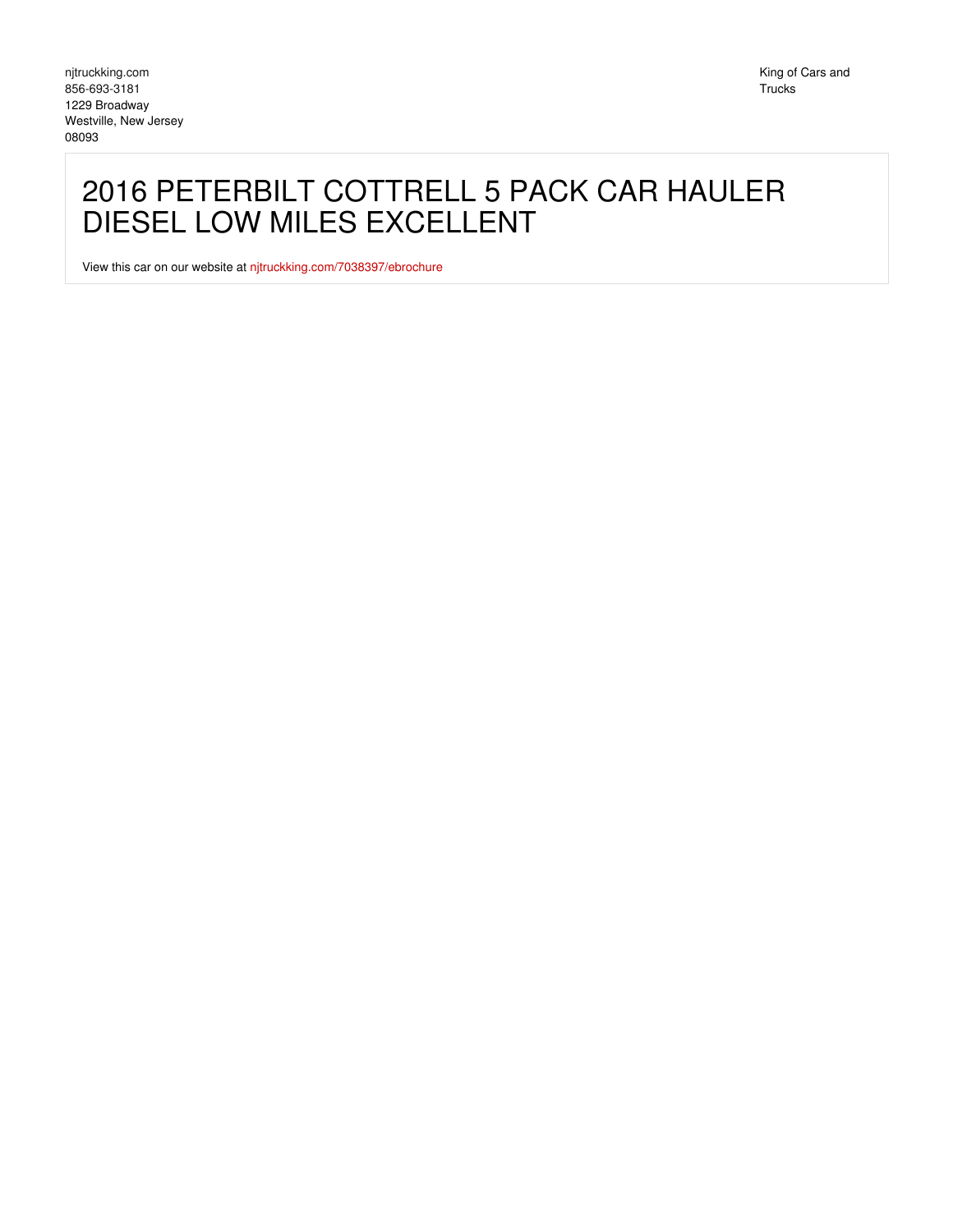



## Our Price **\$99,500**

## **Specifications:**

| Year:       | 2016                                            |
|-------------|-------------------------------------------------|
| VIN:        | 2NP3LJ9X7GM368496                               |
| Make:       | PETERBILT COTTRELL 5 PACK                       |
| Model/Trim: | CAR HAULER DIESEL LOW MILES<br><b>EXCELLENT</b> |
| Condition:  | Pre-Owned                                       |
| Exterior:   | Red                                             |
| Interior:   | <b>Black</b>                                    |
| Mileage:    | 276.902                                         |
|             |                                                 |

5-PACK CAR HAULER WOW!

2016 PETERBILT COTTRELL 5 PACK HAULER CHOPPED ROOF DAY CAB PX9 PACCAR DIESEL ENGINE 10-SPEED EATON MANUAL TRANSMISSION ( ONLY 276,902 ORIGINAL / ACTUAL MILES ) HIGHLY OPTIONED TRUCK 22.5" ALUMINUM WHEELS AIR RIDE AIR BRAKE POWER WINDOWS & LOCKS CRUISE CONTROL DUAL FUEL TANKS CHAIN AND OVER THE WHEEL STRAPS RUNS AND DRIVES EXCELLENT READY TO GO TO WORK! EXCELLENT SHAPE TRUCK NEEDS NOTHING! WILL NOT LAST ! BUY IT NOW

\$99,500

CALL / TEXT ROB 856-381-6621 WITH ANY QUESTIONS